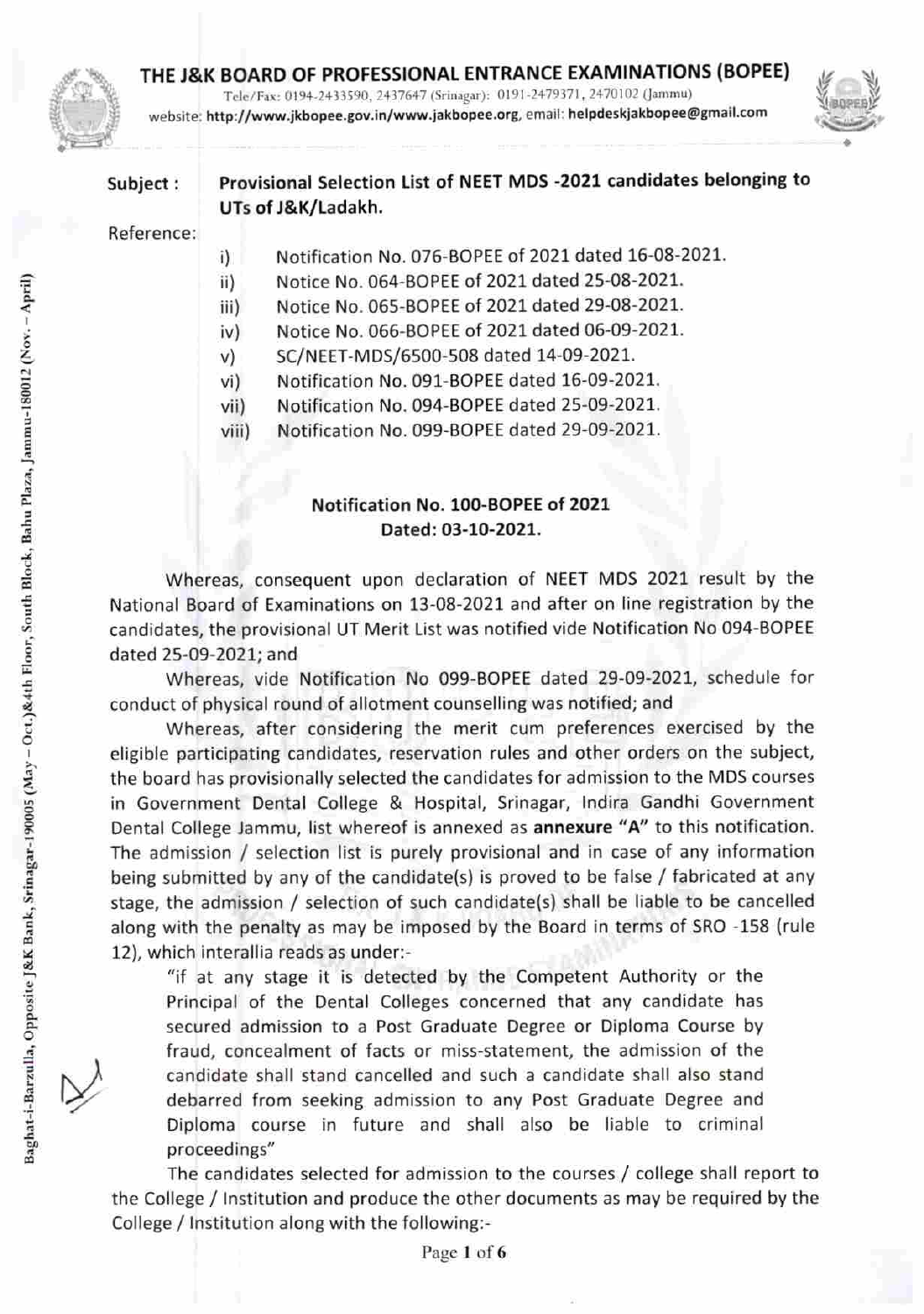- i) **Matriculation Certificate**
- ill BDS Degree Certificate
- iii] Internship completion certificate (by or before 31®\* of July 2021)
- iv) BDS Marks Cards
- V) NEET Score Card
- vi) Residence Proof of the candidate belonging to UT of J&K/ Ladakh.
- vii) DCI / J&K Dental Council Registration Certificate (should be in possession or shall obtain within one rnonth from the date of admission, failing which the admission of the candidate shall be cancelled).
- vili) Category Certificate (wherever applicable)
- ix) Candidates who have passed BDS Degree from outside country to enclose DC! clearance / recognition certificate.
- X) In case of in service candidates, NOC from the competent authority for seeking admission in MDS courses.
- Ki) Proof of identity by way of Aadhaar Card, Driving License, Passport or any other verification document of identity as may be accepted by the college.
- xii) Any other document(s) as may be required by the college

 $l$  .  $l$   $l$   $l$   $l$   $l$   $l$   $l$ The candidates shall also submit an affidavit to the College as per Annexure "B" to this Notification submitting the following:-  $\begin{array}{ccc} \hline \end{array}$ 

- 1) The information furnished by the candidate is correct and nothing has been e candidates shall<br>otification submitt<br>The information fu<br>concealed;<br>In case any inform
- 2) In case any information proves to be wrong / false, the candidate shall be personally responsible for the consequences including the cancellation of his / her.admission and the penalty as rhay be imposed upon him by the Board / Institution concerned' in, terms of SRO .-158 of 1995 read. with SRO 168 of  $2014$ ;  $3.7$   $3.7$   $1.7$
- 3) The candidate'is ndt'pursuing MDS course in'any, institution of the UT of J&K he candidate is not pursuing MDS course in an<br>Lat tre construction in the matrix of the first of and if pursuing outside-'J&K; has obtained NOC from the concerned University / Institution.
- 4) The candidate has not taken admission in the Dental Colleges/institutions in the UT of J&K during the last three years (2018, 2019 & 2020) and has not resigned / left the course midway;
- 5) The candidate has completed Rotatory Internship by or before  $31<sup>st</sup>$  of July 2021;
- 6) Undertaking to the effect of producing all documents required for admission;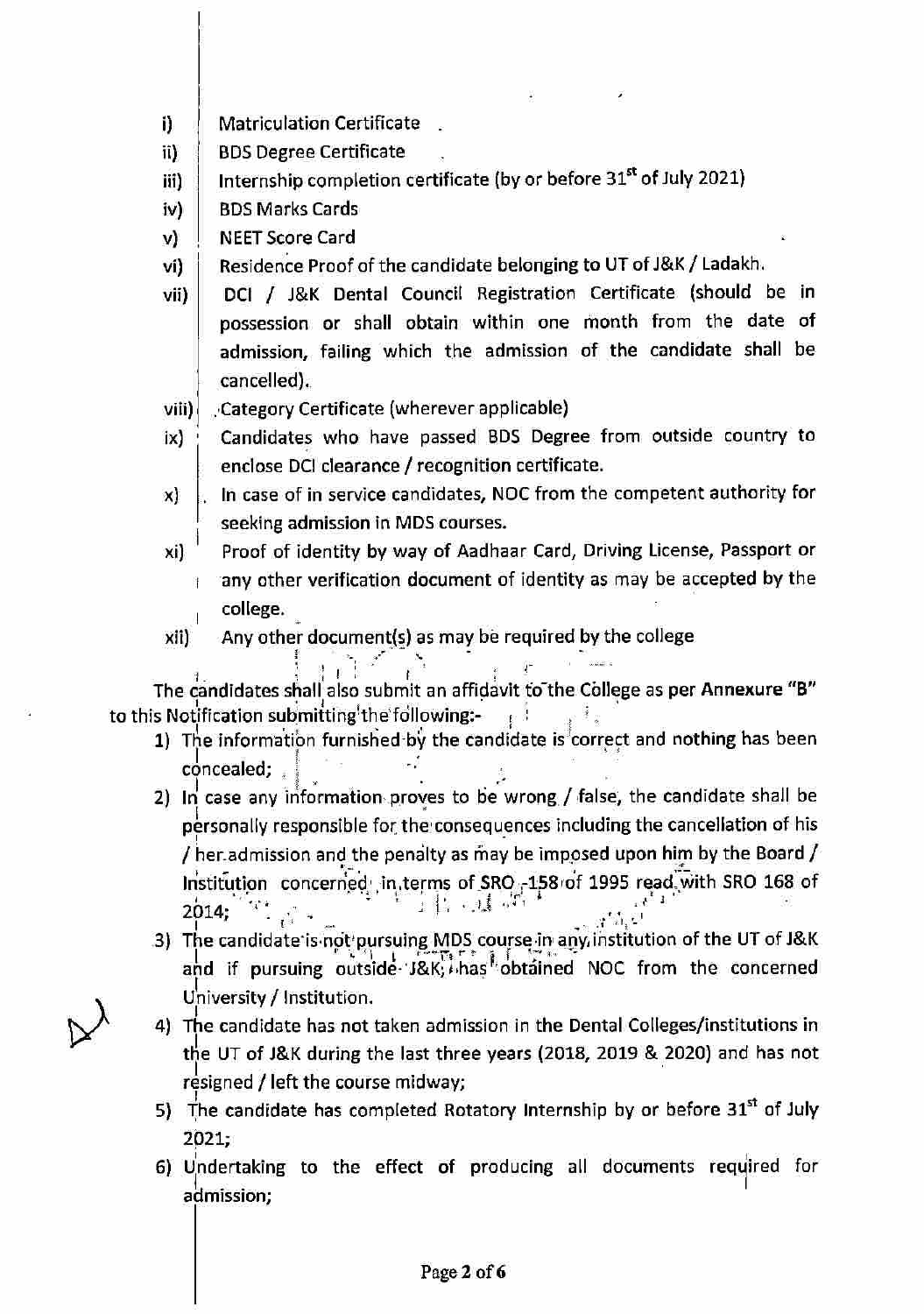7) The candidate has not taken admission in any institute of the country for MDS Course during 2021.

The candidates shall:-

- i) Report to the College/Institution, immediately and latest by  $7^{\text{th}}$  October, 2021, (2 PM) so that the requisite formalities are completed by such candidates in time;
- ii) Have to join the College/Institution compulsorily and if any candidate not Joining the college/course against the seat so allotted shall not be eligible for subsequent round of counselling for seeking admissdion against the vacancies, which may become available due to non-Joining etc. in accordance with the conditions contained in the Information Brochure. Further, such carididates who stake a claim for betterment of the seat if available, shall also have to join the Institute/course first and then stake a claim for up-gradation in terms of conditions contained in Information Brochure, which shall be considered in accordance with merit-cum-preferences of the candidates and

the conditions contained therein;

iii) Have to pass a biometric test, if desired by the NBE, by such date in the Board Offices at Srinagar/Jammu as may be notified by the BOPEE to ascertain that only the genuine candidates, who had appeared .in the NEET-MDS 2021 examination are granted admission and there is no proxy candidate seeking admission.

The College/Institute shall:-

- i) Keep the admission counters open for the candidates even during off days/holidays/ so that-the admission process is completed well In time;
- ii) Ensure that the candidates allotted the college/institute have completed the  $\textsf{int}$ ernship by or before 31st July 2021, and to obtain necessary proof from the candidate(s) in this regard.' Under no circumstances, shall a candidate be allowed admission if he/she has completed internship after  $31<sup>st</sup>$  July 2021 or fails to produce a proof in this regard;
- lii) The selection of candidates for above admission shall, apart from the conditions included hereinabove be regulated by such conditions not mentioned herein but notified from time to time by the Board through notices/notifications, Information Brochure etc. and shall form part of this Notification and those contained in terms of DCI Regulations/UT rules as applicable and notified from time to time and is subject to further change{s) if any made by the Government of J&K/ Ladakh subsequently.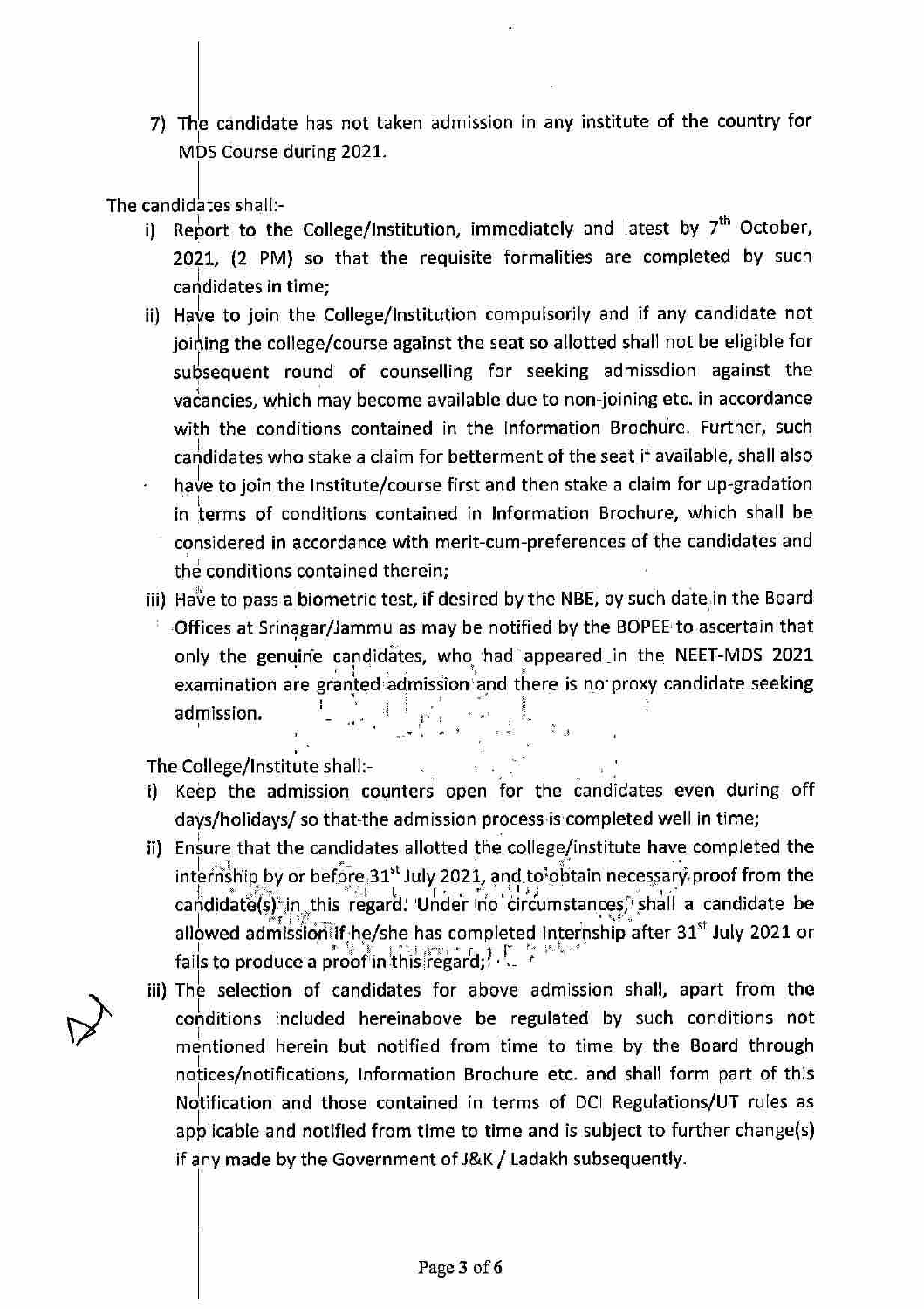The Heads of the Colleges / Institutions shall submit the details of the candidates who have not joined/vacant seats latest by 07-10- 2021 (4:00 PM) through e-mail (helpdeskjakbopee@gmail.com/ coejkbopee@gmail.com) to enable the Board to fill-up the vacant seats as per rules and in subsequent rounds for vacant seats.

Annexure "A" & "B" shall be available on the BOPEE website www.jkbopee.gov.in. only.

**E & OE.** 

iggingt

(Or. Sunil Gupta) Controller of Examinations J&K BOPEE

No: BOPEE/Exam-18/2021. Dated;-03-10-2021.

- Copy to the:-
	- 1. Financial Commissioner (Additional Chief Secretary), Health & Medical Education Department Jammu / Srinagar.
	- 2. Principal Secretary to the Hon'ble Governor, Union Territory, J&K.
	- 3. Principal Secretary to the Hon'ble Governor, Union Territory, Ladakh.
	- 4. Commissioner/Secretary to Government, General Administration Department, Civil Secretariat, Jammu/Srinagar.
	- 5. Secretary to Government, ARI and Training's Department, Civil Secretariat, Jammu/Srinagar.
	- 6. Secretary, J&K BOPEE Srinagar.
	- 7. Director Information for publication of the notification in two leading English newspapers of Srinagar and Jammu each having large circulation.
	- 8. Director, Doordarshan Kendra, Srinagar/Jammu/Leh/Kargil for favour of wide publicity through dally news bulletins.
	- 9. Director, All India Radio, Srinagar/Jammu/Ladakh and Doordarshan, Srinagar/Jammu/Ladakh for favour of wide publicity through daily news bulletins.
	- 10. Principal Indira Gandhi Government Dental College Jammu / Government Dental College Srinagar for information.
	- 11. F.A/CAO, BOPEE for information.
	- 12. Deputy Secretary (Legal), J&K BOPEE.
	- 13. Additional Advocate General/standing Council J&K BOPEE Jammu/Srinagar.
	- 14. Pvt. Secretary to Chairman, BOPEE for information of the Chairman.
	- 15. In-charge I.T Section BOPEE for information& necessary action.
	- 16. P.A to Members, J&K BOPEE for Information of the Members.
	- 17. Office file.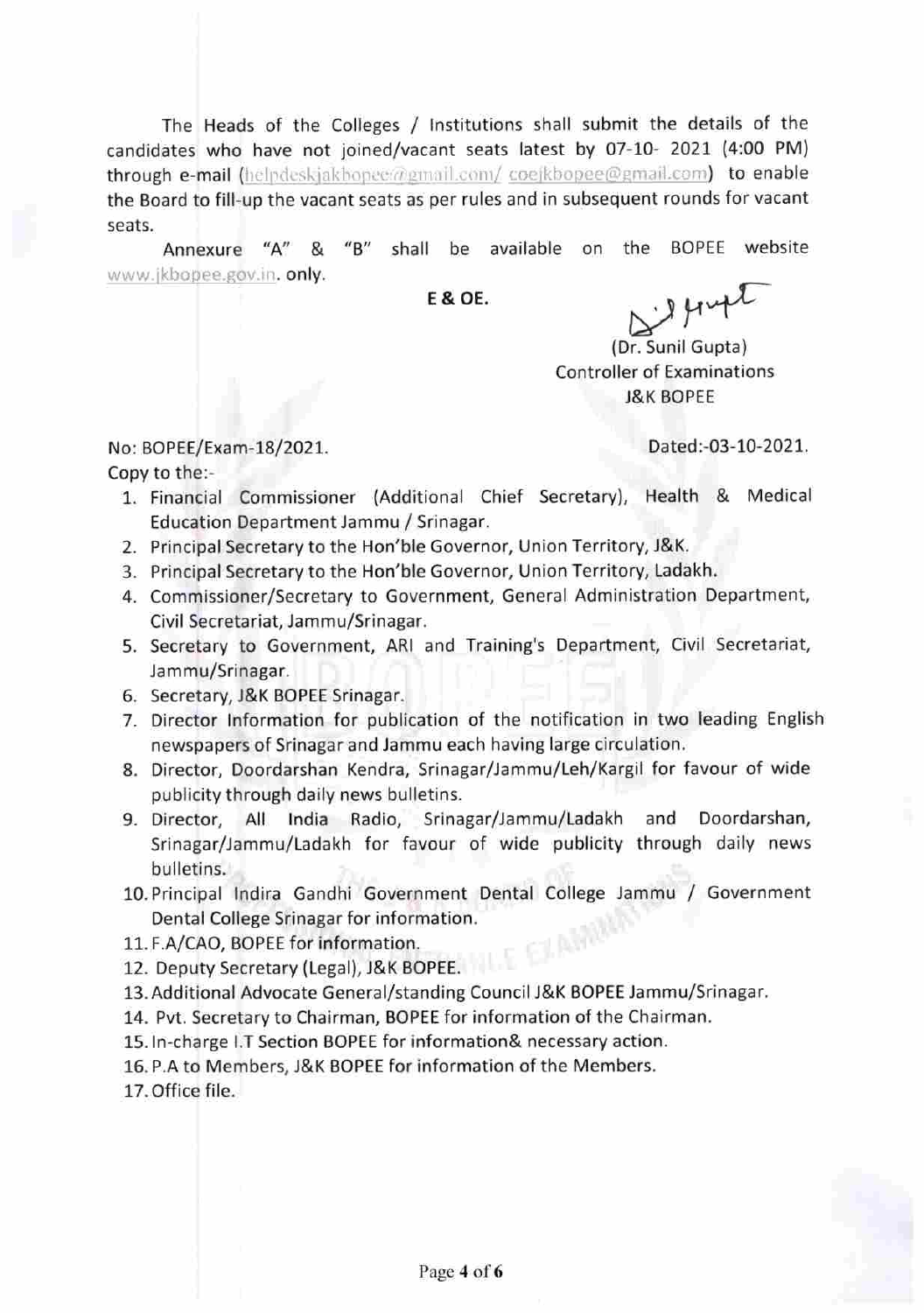### **ANNEXURE "A" TO NOTIFICATION NO. 100-BOPEE OF 2021 DATED 03-10-2021**

| <b>SNO</b>     | <b>ROLL NO</b> | <b>NAME</b>                   | <b>UT RANK</b> | <b>DISCIPLINE</b>                                  | <b>INSTITUTION</b> | <b>CAT-SLI</b> |
|----------------|----------------|-------------------------------|----------------|----------------------------------------------------|--------------------|----------------|
| 1              | 2055223433     | <b>ZANAB FARHEEN FAYAZ</b>    | $\mathbf{1}$   | <b>Orthodontics &amp; Dentofacial Orthopaedics</b> | GDC-SGR            | OM             |
| $\overline{2}$ | 2055210937     | <b>IRFAN BASHIR</b>           | $\overline{2}$ | <b>Orthodontics &amp; Dentofacial Orthopaedics</b> | GDC-SGR            | OM             |
| 3              | 2055223494     | SABREENA AZHAR                | 3              | Conservative Dentistry & Endodontics               | GDC-SGR            | OM             |
| 4              | 2055210801     | <b>VIKAS</b>                  | 4              | <b>Orthodontics &amp; Dentofacial Orthopaedics</b> | GDC-JMU            | OM             |
| 5              | 2055223487     | RASIQ MANSOOR                 | 5              | <b>Orthodontics &amp; Dentofacial Orthopaedics</b> | GDC-SGR            | <b>CDP</b>     |
| 6              | 2055223477     | REYAZ AHMAD GANIE             | 6              | <b>Orthodontics &amp; Dentofacial Orthopaedics</b> | GDC-JMU            | <b>RBA</b>     |
| $\overline{7}$ | 2055223418     | <b>MASROOR KHURSHIED SHAH</b> | $\overline{7}$ | Oral & Maxillofacial Surgery                       | GDC-SGR            | OM             |
| 8              | 2055223373     | RUQAIYA RASHID                | 8              | Conservative Dentistry & Endodontics               | GDC-SGR            | OM             |
| 9              | 2055223333     | <b>UMAR FAROOQ</b>            | 9              | Oral & Maxillofacial Surgery                       | GDC-SGR            | <b>OM</b>      |
| 10             | 2055210670     | <b>AASIF AHMAD WANI</b>       | 10             | Oral & Maxillofacial Surgery                       | GDC-SGR            | <b>RBA</b>     |
| 11             | 2055223378     | <b>SYED AALIYAH</b>           | 11             | Prosthodontics, Crown & Bridge                     | GDC-SGR            | OM             |
| 12             | 2055223495     | <b>HAIQA SHABIR</b>           | 12             | Prosthodontics, Crown & Bridge                     | GDC-SGR            | OM             |
| 13             | 2055210913     | <b>INSHA SHAFI</b>            | 13             | Conservative Dentistry & Endodontics               | GDC-JMU            | OM             |
| 14             | 2055223440     | <b>ISHRAT PARVEEN</b>         | 14             | Periodontics                                       | GDC-SGR            | OM             |
| 15             | 2055223467     | RAFIQ AHMAD MIR               | 15             | Conservative Dentistry & Endodontics               | GDC-SGR            | <b>RBA</b>     |
| 16             | 2055208285     | MUDASIR NAZIR                 | 16             | Prosthodontics, Crown & Bridge                     | GDC-JMU            | OM             |
| 17             | 2055223421     | <b>AAMIR NISAR GANAIE</b>     | 17             | Oral & Maxillofacial Surgery                       | GDC-JMU            | OM             |
| 18             | 2055223517     | WASEEM RAMZAN NADAF           | 18             | Paedondontics & Preventive Dentistry               | GDC-SGR            | <b>OM</b>      |
| 19             | 2055206431     | RUMISA NAZIM KASHANI          | 19             | Paedondontics & Preventive Dentistry               | GDC-JMU            | OM             |
| 20             | 2055210844     | <b>DIKSHA GUPTA</b>           | 20             | Periodontics                                       | GDC-JMU            | OM             |
| 21             | 2055223405     | <b>QAMRU SAQIB</b>            | 21             | Periodontics                                       | GDC-SGR            | <b>OM</b>      |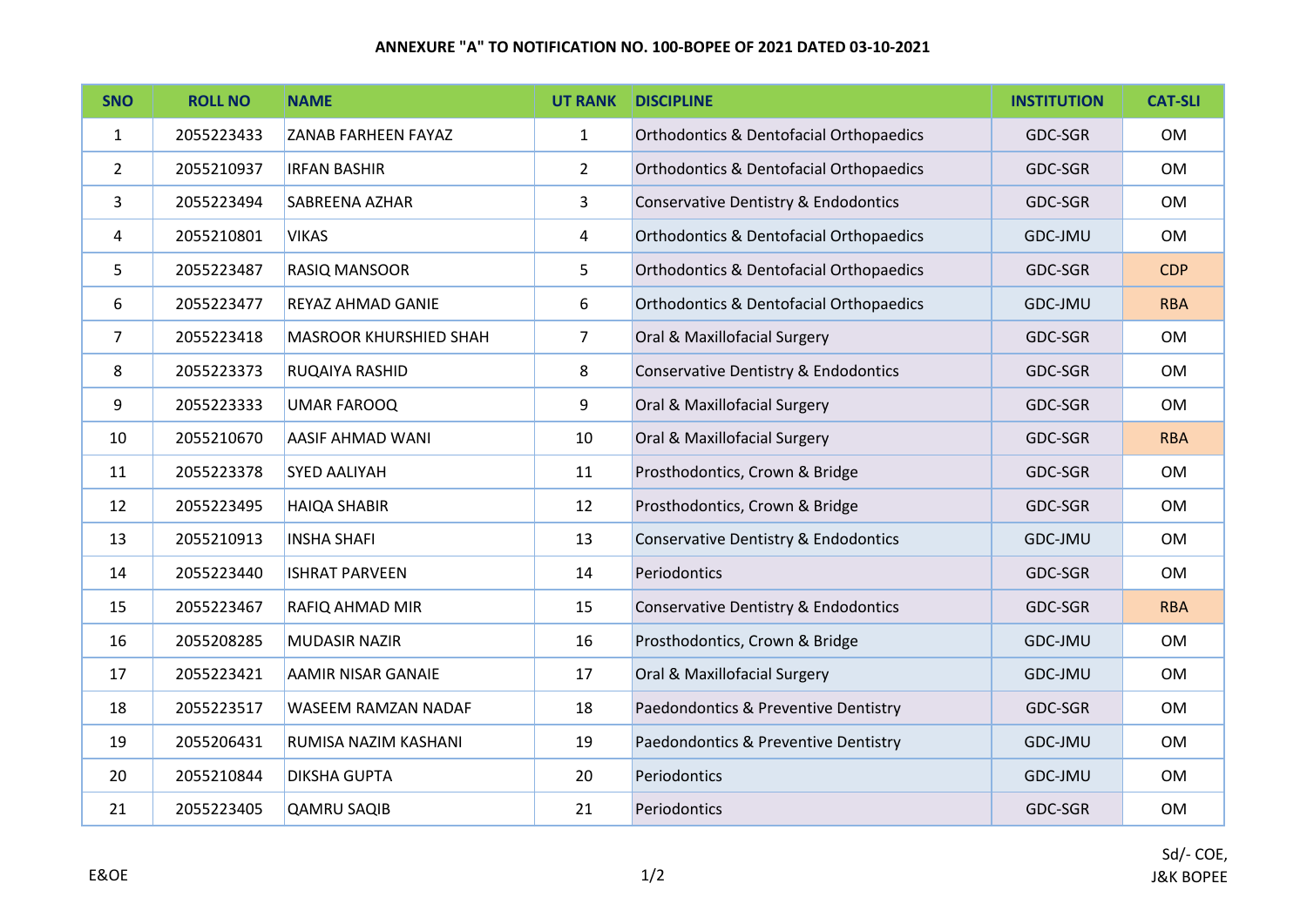### **ANNEXURE "A" TO NOTIFICATION NO. 100-BOPEE OF 2021 DATED 03-10-2021**

| <b>SNO</b> | <b>ROLL NO</b> | <b>NAME</b>               | <b>UT RANK</b> | <b>DISCIPLINE</b>                    | <b>INSTITUTION</b> | <b>CAT-SLI</b> |
|------------|----------------|---------------------------|----------------|--------------------------------------|--------------------|----------------|
| 22         | 2055223496     | ADIL IQBAL LONE           | 23             | Oral Medicine & Radiology            | GDC-SGR            | OM             |
| 23         | 2055210915     | SADIYA ANAYAT             | 24             | Conservative Dentistry & Endodontics | GDC-JMU            | <b>OSC</b>     |
| 24         | 2055210852     | <b>SANIA IQBAL</b>        | 25             | Prosthodontics, Crown & Bridge       | GDC-SGR            | <b>RBA</b>     |
| 25         | 2055223466     | <b>BAZILA ILLAHI</b>      | 26             | Oral Medicine & Radiology            | GDC-SGR            | <b>OM</b>      |
| 26         | 2055210874     | <b>TARIQ AHMAD LONE</b>   | 27             | Oral Pathology & Microbiology        | GDC-SGR            | OM             |
| 27         | 2055223446     | SAMEER AHAMAD KAMBAY      | 28             | Oral Pathology & Microbiology        | GDC-JMU            | OM             |
| 28         | 2055217868     | <b>RIGZIN MOTUP</b>       | 30             | Prosthodontics, Crown & Bridge       | GDC-JMU            | <b>STL</b>     |
| 29         | 2055223344     | <b>GOUSIA SHAFAT KHAN</b> | 32             | Prosthodontics, Crown & Bridge       | GDC-SGR            | <b>PSP</b>     |
| 30         | 2055210968     | <b>SONAM RAJPUT</b>       | 44             | Paedondontics & Preventive Dentistry | GDC-JMU            | <b>PSP</b>     |
| 31         | 2055210738     | ROHIMA MAHAJAN            | 45             | Conservative Dentistry & Endodontics | GDC-SGR            | <b>EWS</b>     |
| 32         | 2055219260     | PHUNCHOK ZANGPOO          | 57             | Oral & Maxillofacial Surgery         | GDC-JMU            | <b>STK</b>     |
| 33         | 2055218903     | AMJID ALI BAROO           | 59             | Periodontics                         | GDC-SGR            | ST             |
| 34         | 2055210598     | SABITA SAMBYAL            | 61             | Periodontics                         | GDC-SGR            | <b>SC</b>      |
| 35         | 2055210978     | <b>ARUN KUMAR</b>         | 62             | Periodontics                         | GDC-JMU            | <b>ALC</b>     |
| 36         | 2055218979     | <b>AJAY KUMAR</b>         | 63             | Oral Pathology & Microbiology        | GDC-JMU            | <b>SC</b>      |
| 37         | 2055210945     | <b>NISHA BHAGAT</b>       | 66             | Paedondontics & Preventive Dentistry | GDC-SGR            | <b>SC</b>      |
| 38         | 2055210963     | SHEETAL MAHAJAN           | 67             | Oral & Maxillofacial Surgery         | GDC-SGR            | <b>EWS</b>     |
| 39         | 2055210709     | MURTAZA SHABNAM           | 68             | Paedondontics & Preventive Dentistry | GDC-SGR            | ST             |
| 40         | 2055210800     | <b>DEEKSHA RAJPUT</b>     | 71             | Oral Medicine & Radiology            | GDC-SGR            | <b>ALC</b>     |
| 41         | 2055210829     | <b>ASGHIR ALI</b>         | 78             | Oral Pathology & Microbiology        | GDC-SGR            | <b>ST</b>      |